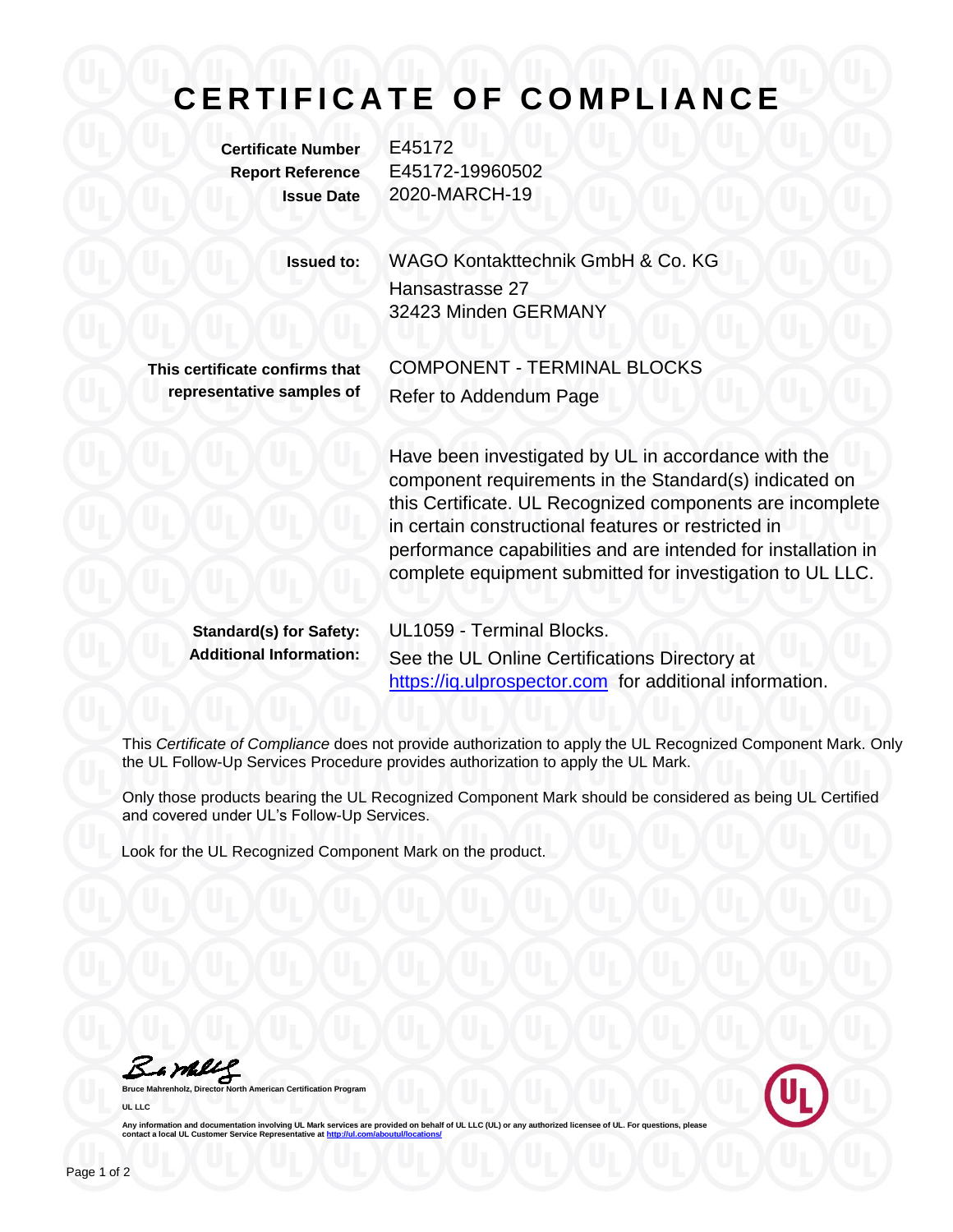# **CERTIFICATE OF COMPLIANCE**

**Certificate Number** E45172

**Report Reference** E45172-19960502 **Issue Date** 2020-MARCH-19

This is to certify that representative samples of the product as specified on this certificate were tested according to the current UL requirements.

Component terminal blocks, Cat. Nos. 243-204, -208, -211, -212, -214, -215, -304, -308, -314, -504, - 508, -514, -614, -705, -706, -707, -708, -720, -721, -722, -723, -724, -725, -726, -727, -728, -729, -804, -808, -814.

Component terminal blocks, Cat. Nos. 243-742, -743, -744, -745, -746, -747, -748, may be followed by suffixes /000-006, /000-007, /000-012.

May be followed by suffixes /010-000.

Barkey

**Bruce Mahrenholz, Director North American Certification Program UL LLC**



Any information and documentation involving UL Mark services are provided on behalf of UL LLC (UL) or any authorized licensee of UL. For questions, please<br>contact a local UL Customer Service Representative at <u>http://ul.co</u>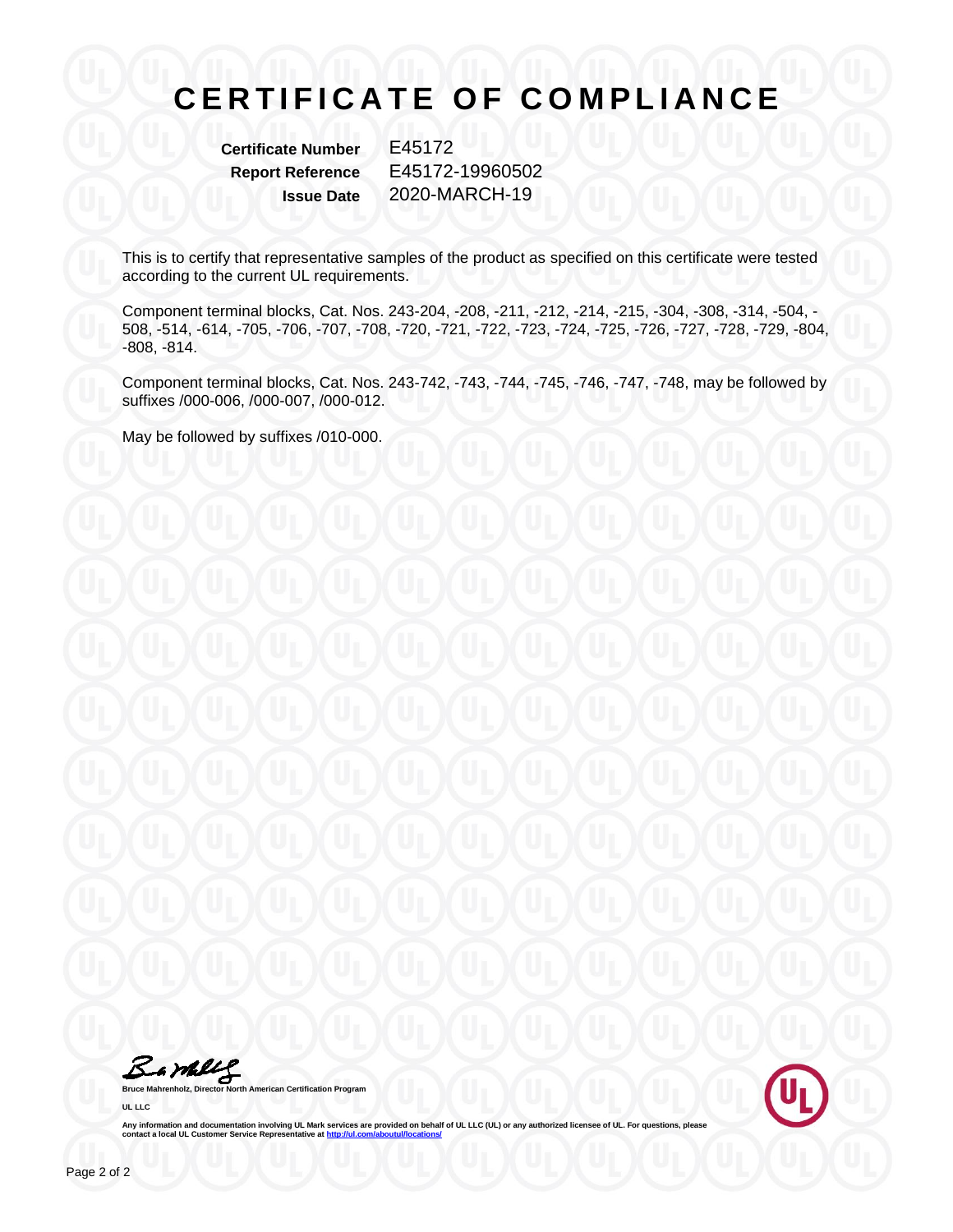File E45172 Project 96ME12203

May 2, 1996

# REPORT

on

## TERMINAL BLOCKS

WAGO Kontakttechnik GmbH Minden, Fed. Rep. Germany

Copyright © 1996 Underwriters Laboratories Inc.

Underwriters Laboratories Inc. authorizes the above-named company to reproduce this Report provided it is reproduced in its entirety.

Underwriters Laboratories Inc. authorizes the above-named company to reproduce that portion of this Report consisting of this Cover Page through Page 2.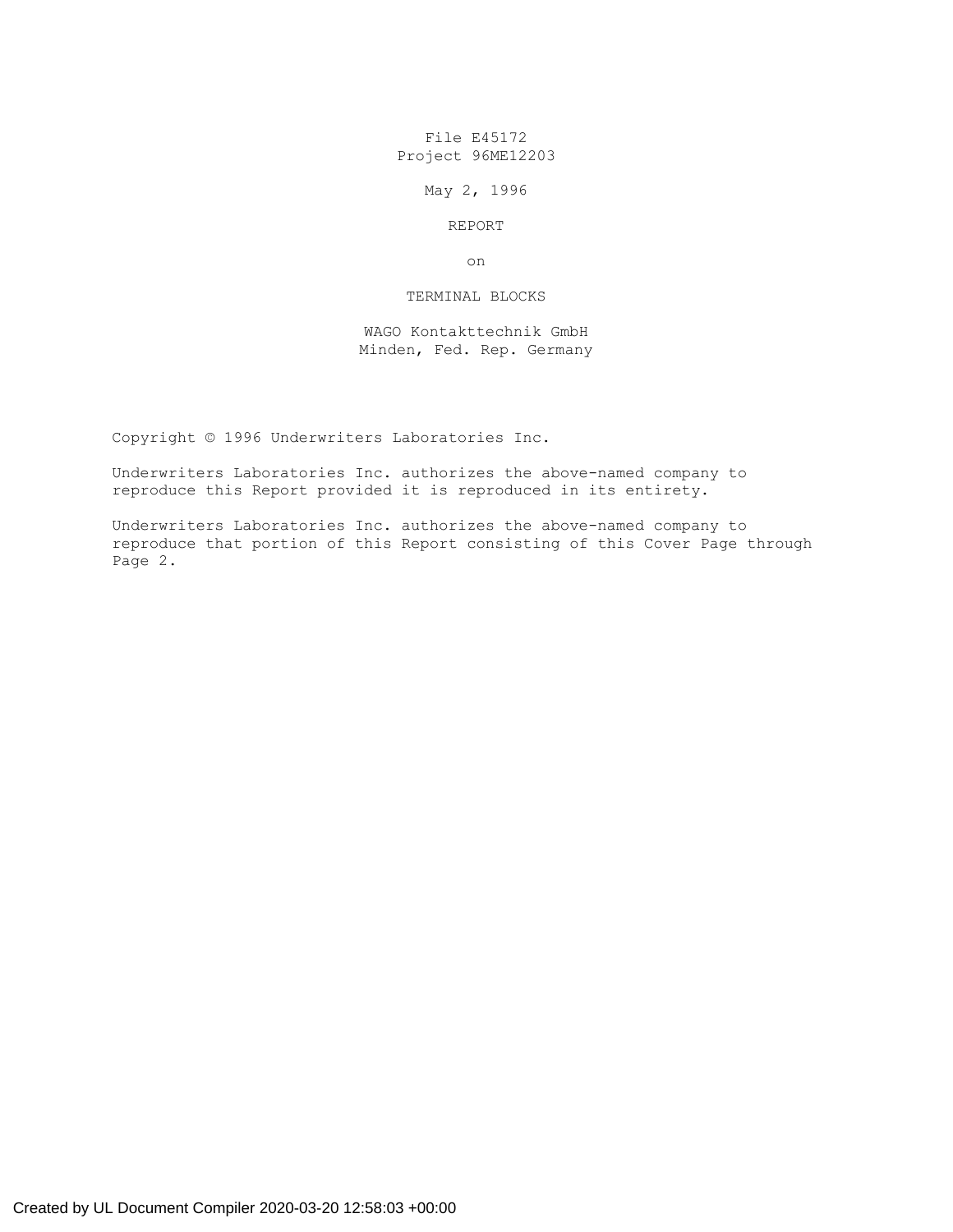| File E45172 | Vol. 1 | Sec. 25    | Page 1 | Issued: 1996-05-02  |
|-------------|--------|------------|--------|---------------------|
|             |        | and Report |        | Revised: 2020-03-18 |

# D E S C R I P T I O N

### PRODUCT COVERED:

\***USR** Component terminal blocks, Cat. Nos. 243-204, -208, **-211, -212,** -214, **- 215,** -304, -308, -314, -504, -508, -514, **-614, -705,** -706, -707, **-708,** -720,  $-721$ ,  $-722$ ,  $-723$ ,  $-724$ ,  $-725$ ,  $-726$ ,  $-727$ ,  $-728$ ,  $-729$ ,  $-804$ ,  $-808$ ,  $-814$ .

**USR Component terminal blocks, Cat. Nos. 243-742, -743, -744, -745, -746, - 747, -748, may be followed by suffixes /000-006, /000-007, /000-012.**

**May be followed by suffixes /010-000.**

#### GENERAL CHARACTER AND USE:

The terminal blocks covered by this Report are intended for use in the following Applications and within the ratings specified.

Application -

Commercial appliances (Such as business and EDP equipment, etc.)

General industrial (such as motor controllers, pushbutton stations, etc.)

Terminal Type - Spring Cage Clamp

Type Wiring - Field and Factory wiring applications.

### RATINGS:

Max Voltage - 150 V ac Max Current - 7 A Wire Range - 18-22 AWG, Cu, solid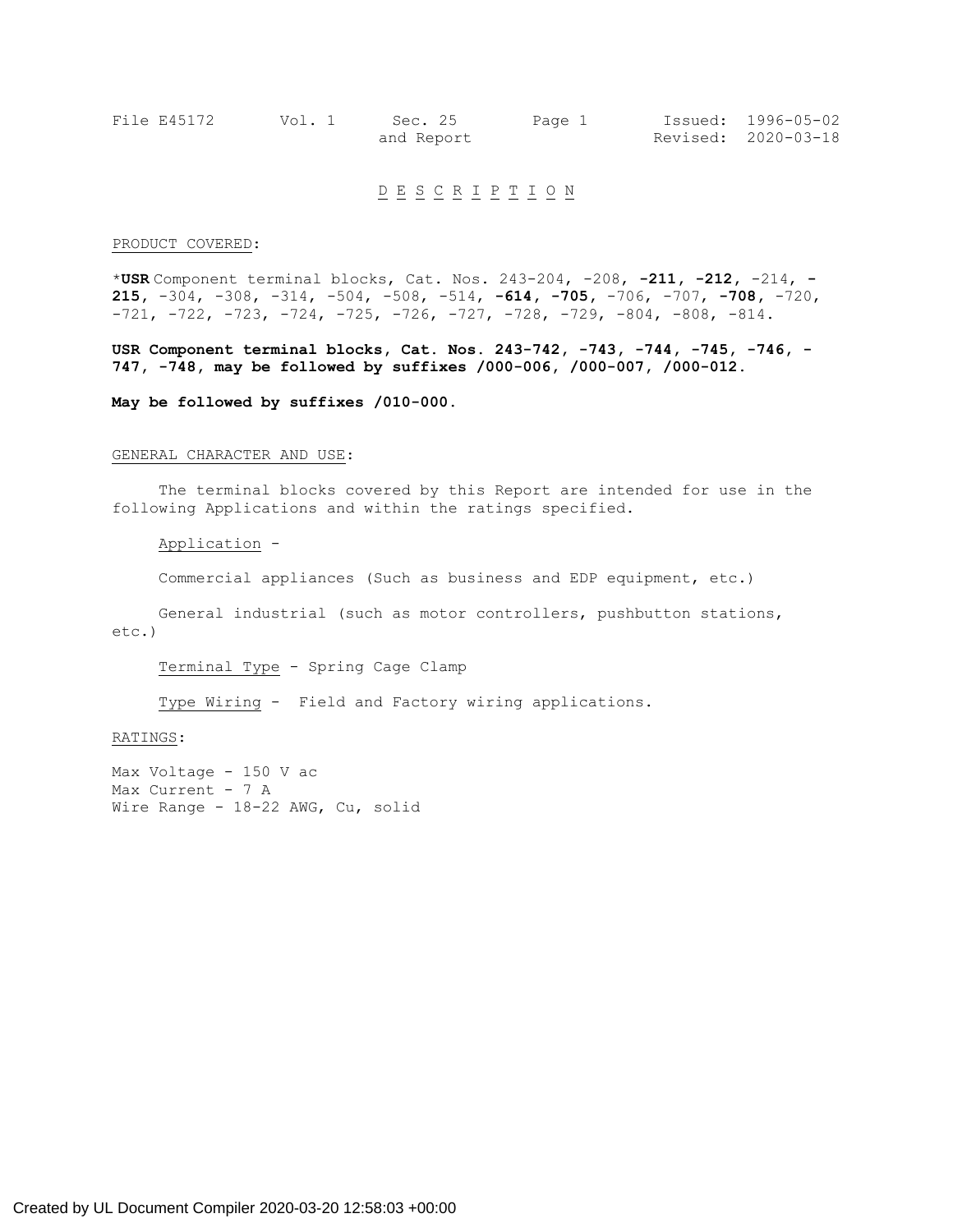| File E45172 | Vol. 1     | Sec. 25 | Page 1A |  | Issued: 1996-05-02  |
|-------------|------------|---------|---------|--|---------------------|
|             | and Report |         |         |  | Revised: 2020-03-18 |

Product Variations:

243-204 – 4-pole, **dark-grey** housing 243-208 – 8-pole, **dark-grey** housing **243-211 – 8-pole, 4 pole red housing and 4 pole dark-grey housing 243-212 – 8-pole, 4 pole yellow housing and 4 pole light-grey housing** 243-214 – 4-pole, **dark-grey** housing, for bus connection **243-215 – 8-pole, 4 pole light-grey housing and 4 pole light-grey housing** 243-304 – 4-pole, **light-grey** housing 243-308 – 8-pole, **light-grey** housing 243-314 – 4-pole, **light-grey** housing, for bus connection 243-504 – 4-pole, yellow housing 243-508 – 8-pole, yellow housing 243-514 – 4-pole, yellow housing, for bus connection **243-614 – 4-pole, black housing 243-705 – 8-pole, 4 pole white housing and 4 pole blue housing** 243-706 – 8–pole, 4 pole **white** housing and 4 pole orange housing \*243-707 – 8–pole, 4 pole **white** housing and 4 pole **yellowish-green** housing **243-708 – 8-pole, 4 pole light-grey housing and 4 pole dark-grey housing** \*243-720 – 4-pole, **yellowish-green** housing 243-721 – 4-pole, grey housing 243-722 – 4-pole, blue housing 243-723 – 4-pole, orange housing 243-724 – 4-pole, light-green housing 243-725 – 4-pole, dark grey housing 243-726 – 4-pole, light grey housing 243-727 – 4-pole, yellow housing 243-728 – 4-pole, **white** housing  $243-729$  - 4-pole, red housing 243-742 – 2-pole, 4 conductor, **light-green housing\*** 243-743 – 3-pole, 4 conductor, **light-green housing\*** 243-744 – 4-pole, 4 conductor, **light-green housing\*** 243-745 – 5-pole, 4 conductor, **light-green housing\*** 243-746 – 6-pole, 4 conductor, **light-green housing\*** 243-747 – 7-pole, 4 conductor, **light-green housing\*** 243-748 – 8-pole, 4 conductor, **light-green housing\*** 243-804 – 4-pole, red housing 243-808 – 8-pole, red housing 243-814 - 4-pole, red housing, for bus connection

**\* - suffixes /000-006, /000-007, /000-012 may be added to indicate different colour**